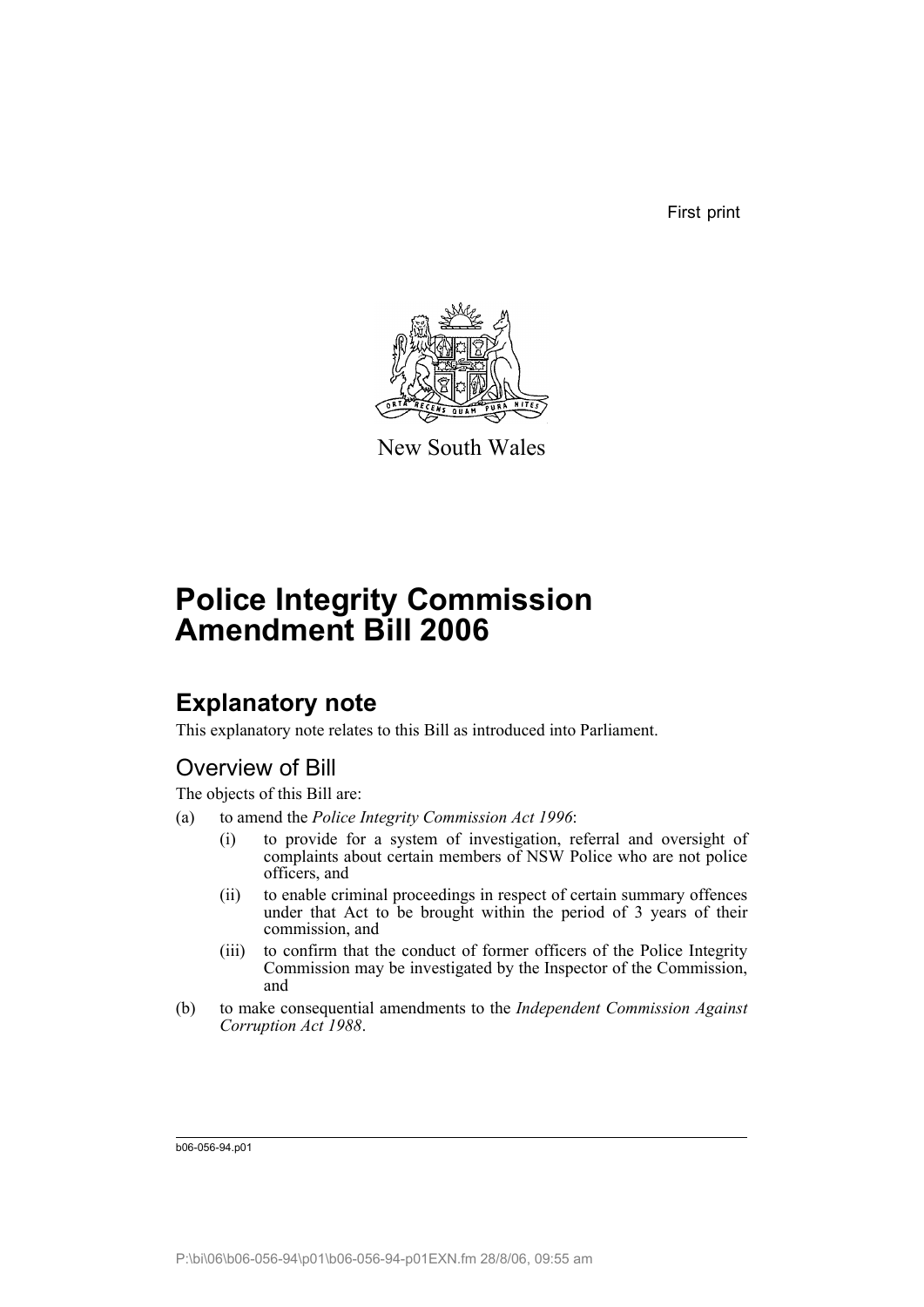Explanatory note

## Outline of provisions

**Clause 1** sets out the name (also called the short title) of the proposed Act.

**Clause 2** provides for the commencement of the proposed Act on a day or days to be appointed by proclamation.

**Clause 3** is a formal provision that gives effect to the amendments to the *Police Integrity Commission Act 1996* set out in Schedule 1.

**Clause 4** is a formal provision that gives effect to the amendments to the *Independent Commission Against Corruption Act 1988* set out in Schedule 2.

**Clause 5** provides for the repeal of the proposed Act after all the amendments made by the proposed Act have commenced. Once the amendments have commenced the proposed Act will be spent and section 30 of the *Interpretation Act 1987* provides that the repeal of an amending Act does not affect the amendments made by that Act.

### **Schedule 1 Amendment of Police Integrity Commission Act 1996**

### **Dealing with corrupt conduct of administrative officers**

**Schedule 1 [3]** inserts a new section 13A in the *Police Integrity Commission Act 1996* (the *PIC Act*) to confer on the Police Integrity Commission (the *PIC*) the following additional functions:

- (a) to prevent corrupt conduct of administrative officers,
- (b) to detect or investigate, or oversee other agencies in the detection or investigation of, corrupt conduct of administrative officers.

**Schedule 1 [1]** amends section 4 of the PIC Act to insert definitions of terms used in provisions to be inserted by the proposed Act. In particular, an *administrative officer* is defined to mean any member of NSW Police other than a police officer. **Schedule 1 [2]** inserts a new section 5A in the PIC Act which defines *corrupt conduct* of an administrative officer to mean any conduct of an administrative officer that is corrupt conduct for the purposes of the *Independent Commission Against Corruption Act 1988*. The proposed section also makes it clear that conduct of a former administrative officer may be dealt with by the PIC.

**Schedule 1 [12]** inserts a new Part 4A in the PIC Act dealing with the making of complaints to the PIC concerning corrupt conduct of administrative officers and the duty to report such conduct to the PIC.

**Schedule 1 [21]** amends section 135 of the PIC Act to enable certain public officials to make complaints to PIC about the conduct of administrative officers.

**Schedule 1 [4]–[11] and [14]–[19]** make consequential amendments to the PIC Act. **Schedule 1 [20]** makes an amendment to section 132 of the PIC Act that is consequential on the amendment made to section 13 of the *Independent Commission Against Corruption Act 1988* by Schedule 2 [2] to the proposed Act.

Explanatory note page 2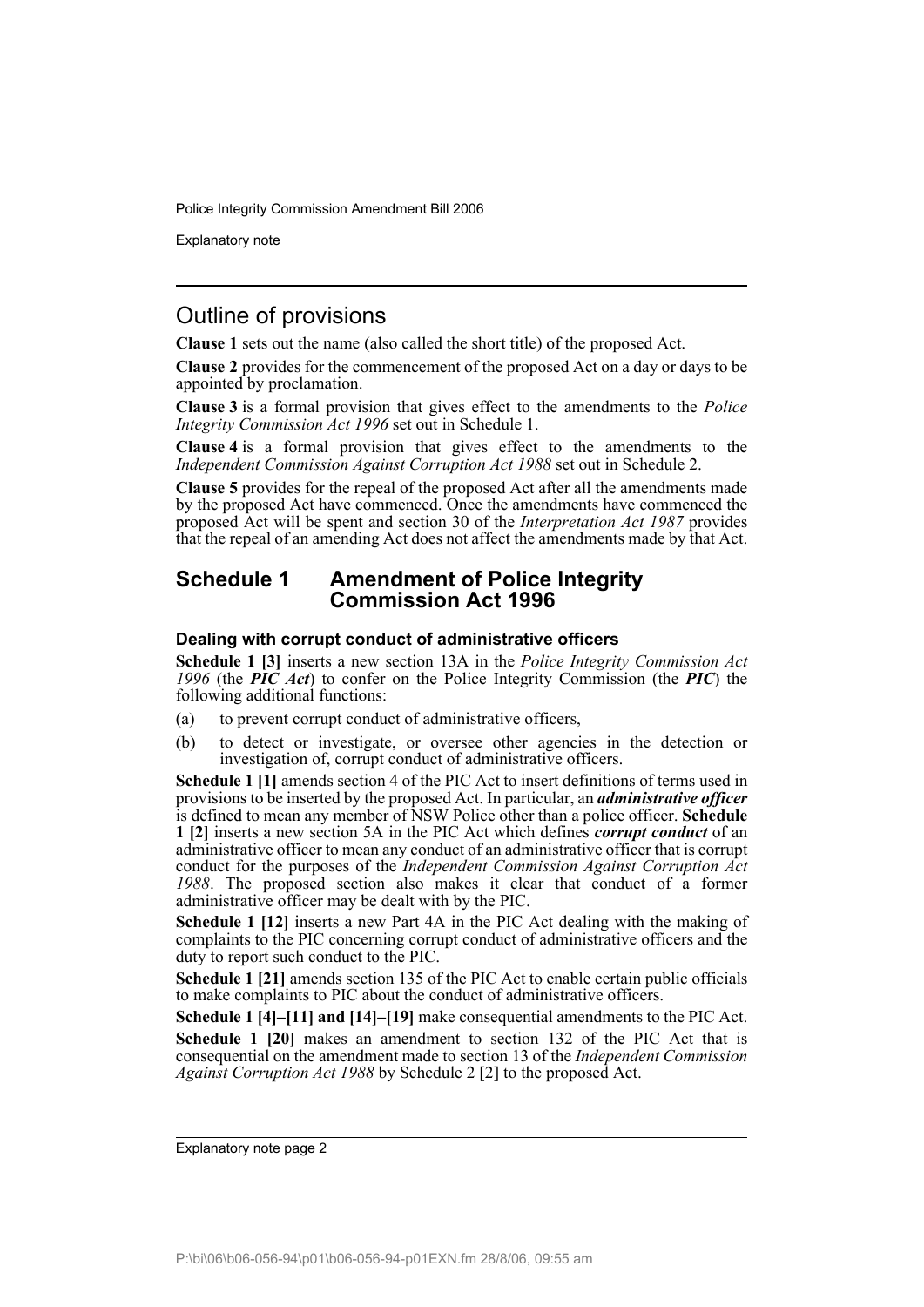Explanatory note

### **Investigations concerning former officers of PIC**

**Schedule 1 [13]** inserts a new section 93A in the PIC Act to confirm that the conduct of former officers of the PIC may be investigated by the Inspector of the PIC.

### **Time for instituting certain criminal proceedings**

**Schedule 1 [22]** amends section 141 of the PIC Act to enable criminal proceedings for alleged offences under the following provisions of the Act to be brought within the period of 3 years after their commission:

- (a) section 25 (Failure to provide information to the PIC, or providing false information, when requested to do so by notice),
- (b) section 52 (Publication of evidence etc despite a direction not to do so given by the PIC),
- (c) section 53 (Publication of evidence given at private hearing of the PIC without authorisation),
- (d) section 54 (Disclosures prejudicing investigations being made by the PIC),
- (e) section 56 (Unauthorised divulging of information acquired by reason of, or in the course of, exercising functions under the Act),
- (f) section 106 (Failure to comply with a summons issued by the PIC).

Currently, section 141 of the PIC Act is limited to alleged offences under section 104 (c) of that Act (which prohibits a person from wilfully make any false statement to or mislead, or attempt to mislead, the PIC or an officer of PIC, or the Inspector of PIC or an officer of the Inspector, in the exercise of functions under the Act).

These offences are all summary offences. Accordingly, in the absence of the provisions of section 141, criminal proceedings in respect of these offences would need to be commenced within 6 months from when they are alleged to have been committed. See section 179 of the *Criminal Procedure Act 1986*.

### **Savings and transitional provisions**

**Schedule 1 [23]** amends clause 1 of Schedule 3 to the PIC Act to enable the Governor to make regulations of a savings or transitional nature consequent on the enactment of the proposed Act.

**Schedule 1 [24]** inserts a new Part in Schedule 3 to the PIC Act containing savings and transitional provisions consequent on the enactment of the proposed Act. In particular, the new Part provides that:

- (a) the amendments concerning the detection and investigation of corrupt conduct of administrative officers or former administrative officers extend to conduct that occurred (or is alleged to have occurred) before the commencement of the amendments unless the conduct has already been the subject of a complaint made before that commencement, and
- (b) the amendment made to section 141 only applies to offences committed (or alleged to have been committed) after the commencement of the amendment.

Explanatory note page 3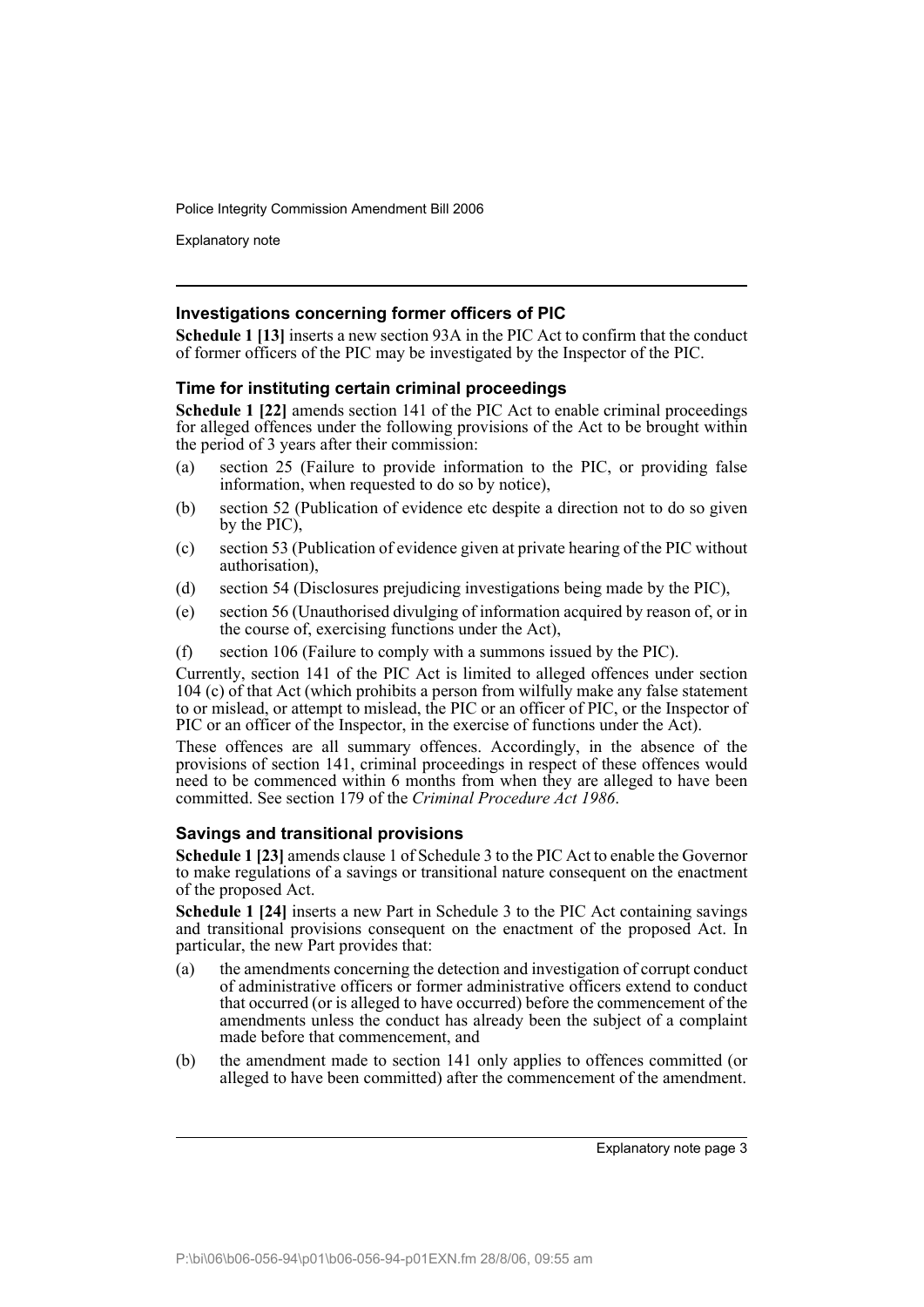Explanatory note

### **Schedule 2 Amendment of Independent Commission Against Corruption Act 1988**

**Schedule 2 [1]** amends section 11 of the *Independent Commission Against Corruption Act 1988* (the *ICAC Act*) to provide that the Commissioner of Police is not under a duty to report to the Independent Commission Against Corruption (*ICAC*) any matter that concerns or may concern corrupt conduct of a police officer or administrative officer unless the Commissioner suspects on reasonable grounds that the matter also concerns or may concern corrupt conduct of another public official.

**Schedule 2 [2]** amends section 13 of the ICAC Act to limit the functions of ICAC in relation to the conduct of police officers and administrative officers.

Explanatory note page 4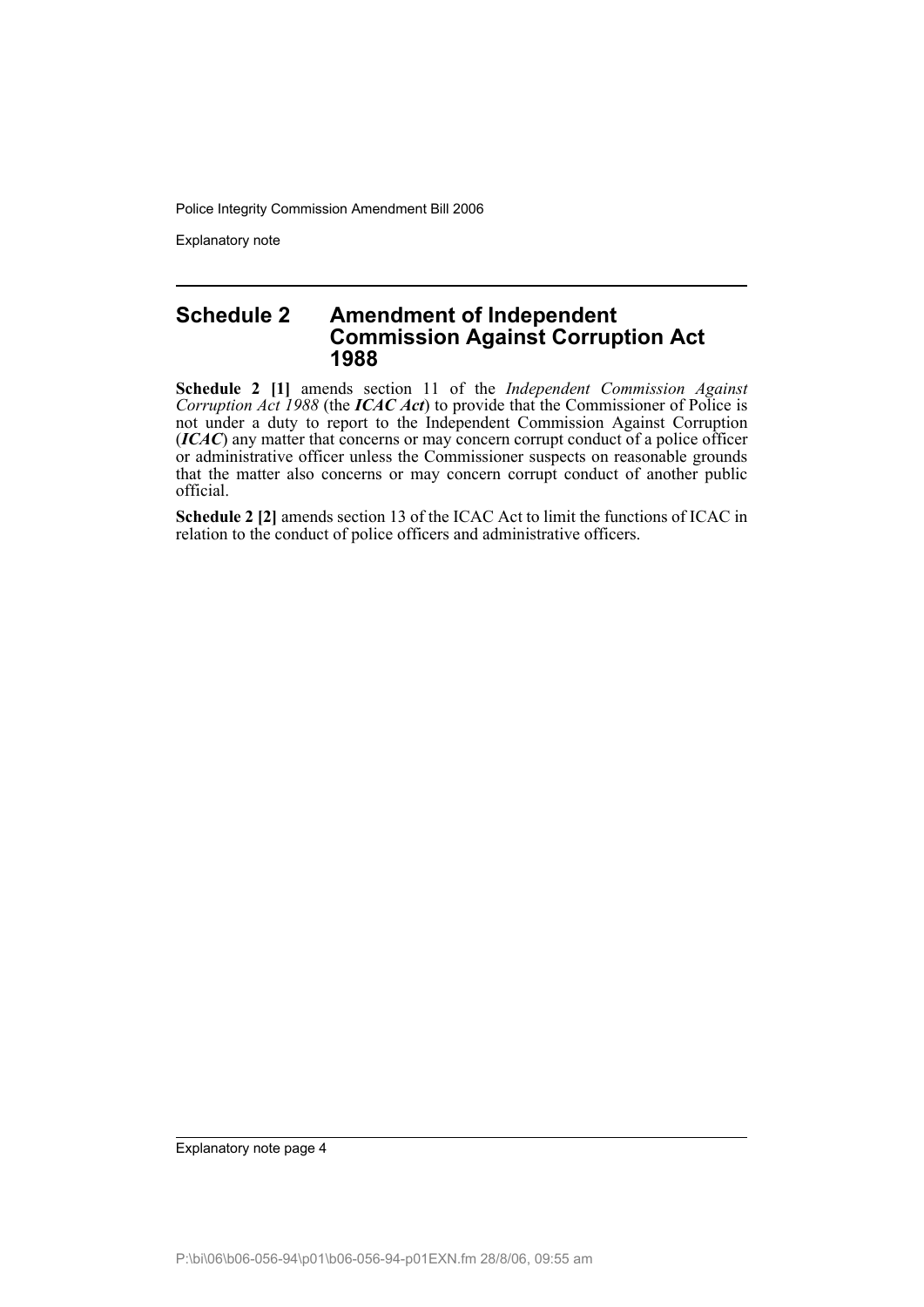First print



New South Wales

# **Police Integrity Commission Amendment Bill 2006**

# **Contents**

|            |                                                                          | Page                  |
|------------|--------------------------------------------------------------------------|-----------------------|
|            | Name of Act                                                              | $\mathbf{2}^{\prime}$ |
| 2          | Commencement                                                             | $\mathbf{2}^{\prime}$ |
| 3          | Amendment of Police Integrity Commission Act 1996<br>No 28               | $\mathbf{2}^{\prime}$ |
| 4          | Amendment of Independent Commission Against<br>Corruption Act 1988 No 35 | $\mathbf{2}^{\circ}$  |
| 5          | Repeal of Act                                                            | 2                     |
| Schedule 1 | Amendment of Police Integrity Commission Act 1996                        | 3                     |
| Schedule 2 | Amendment of Independent Commission Against<br>Corruption Act 1988       | 10                    |

b06-056-94.p01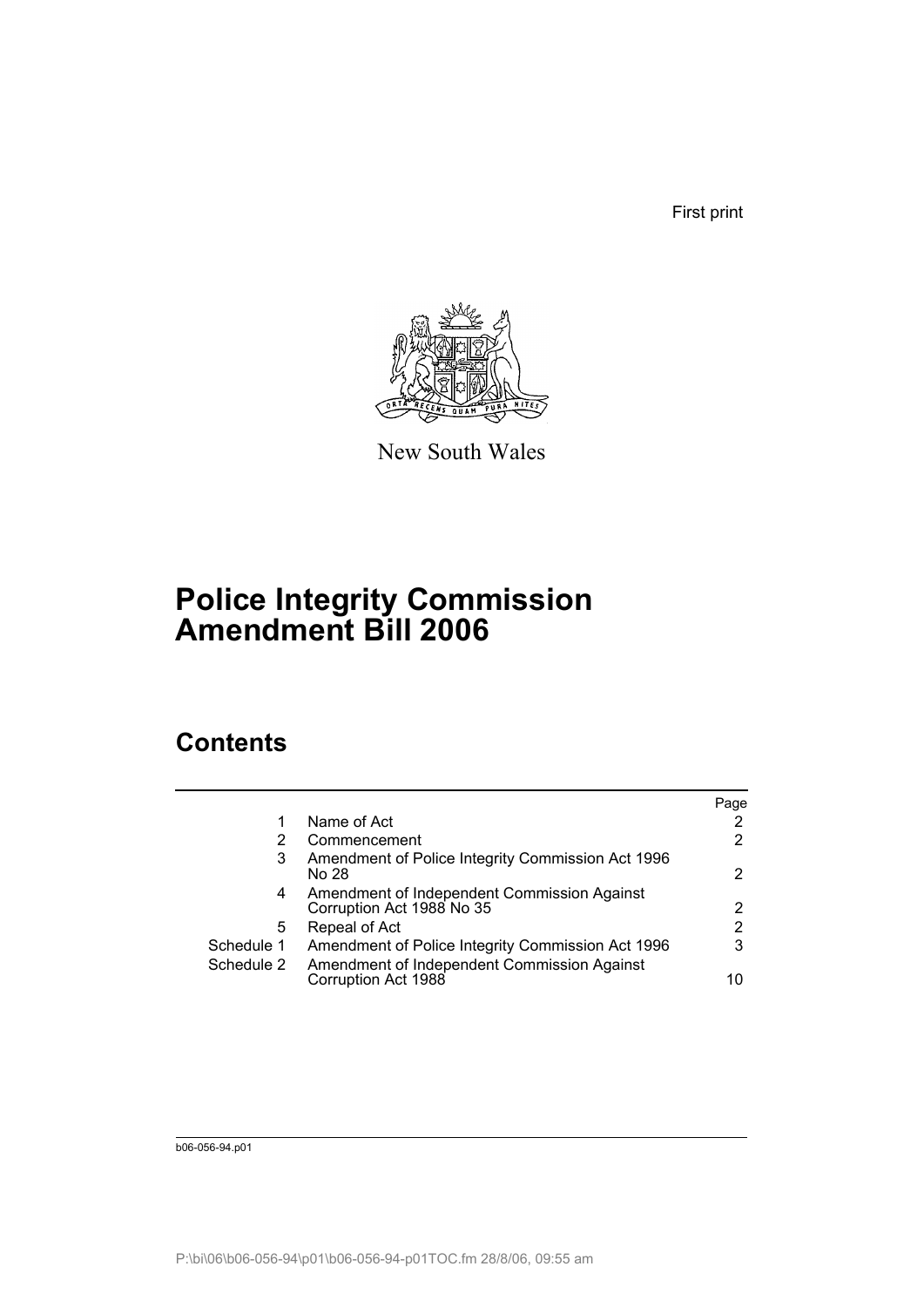Contents

Page

Contents page 2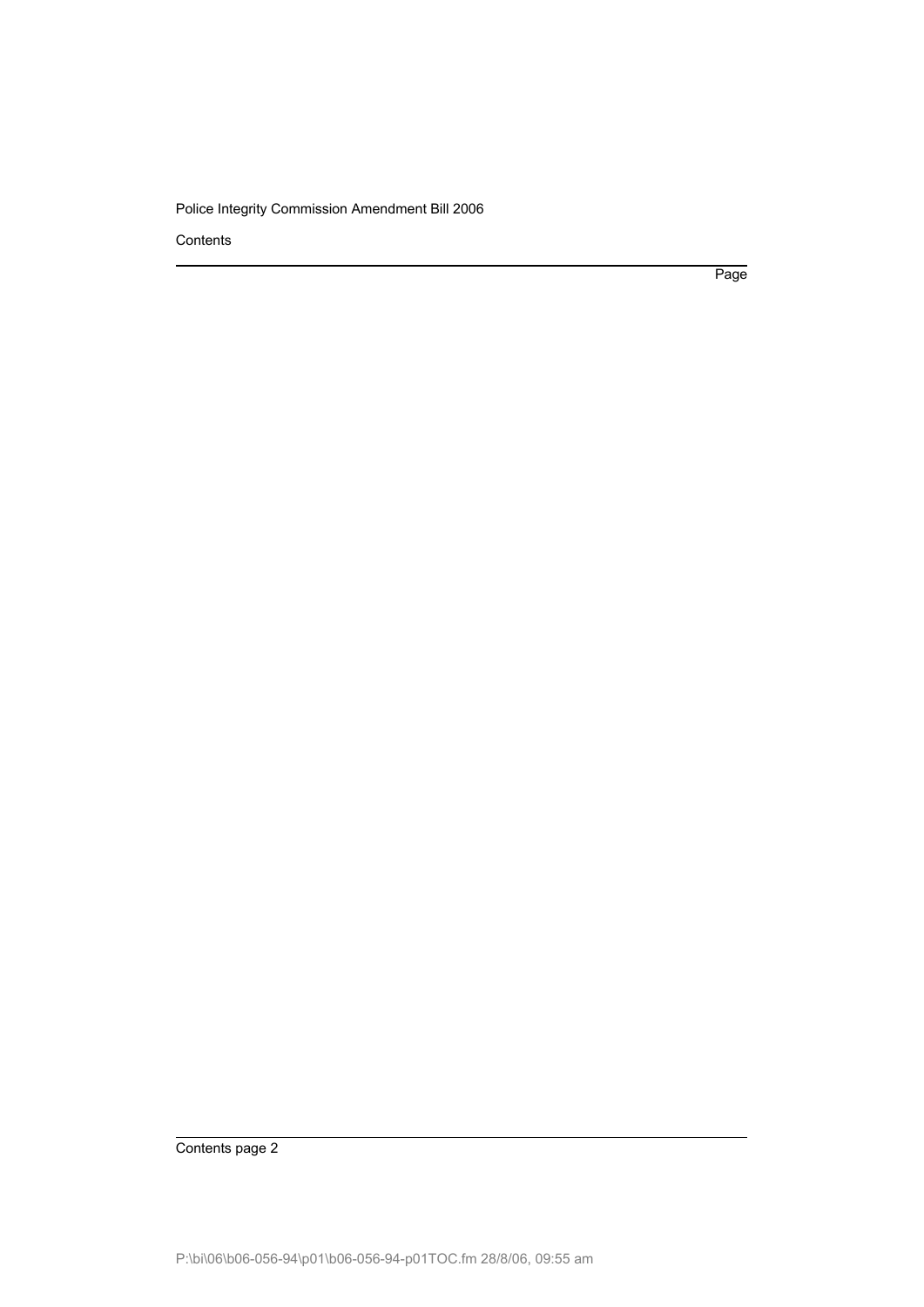

New South Wales

# **Police Integrity Commission Amendment Bill 2006**

No , 2006

## **A Bill for**

An Act to amend the *Police Integrity Commission Act 1996* to provide for a system of investigation, referral and oversight of complaints against certain members of NSW Police who are not police officers; to make consequential amendments to the *Independent Commission Against Corruption Act 1988*; and for other purposes.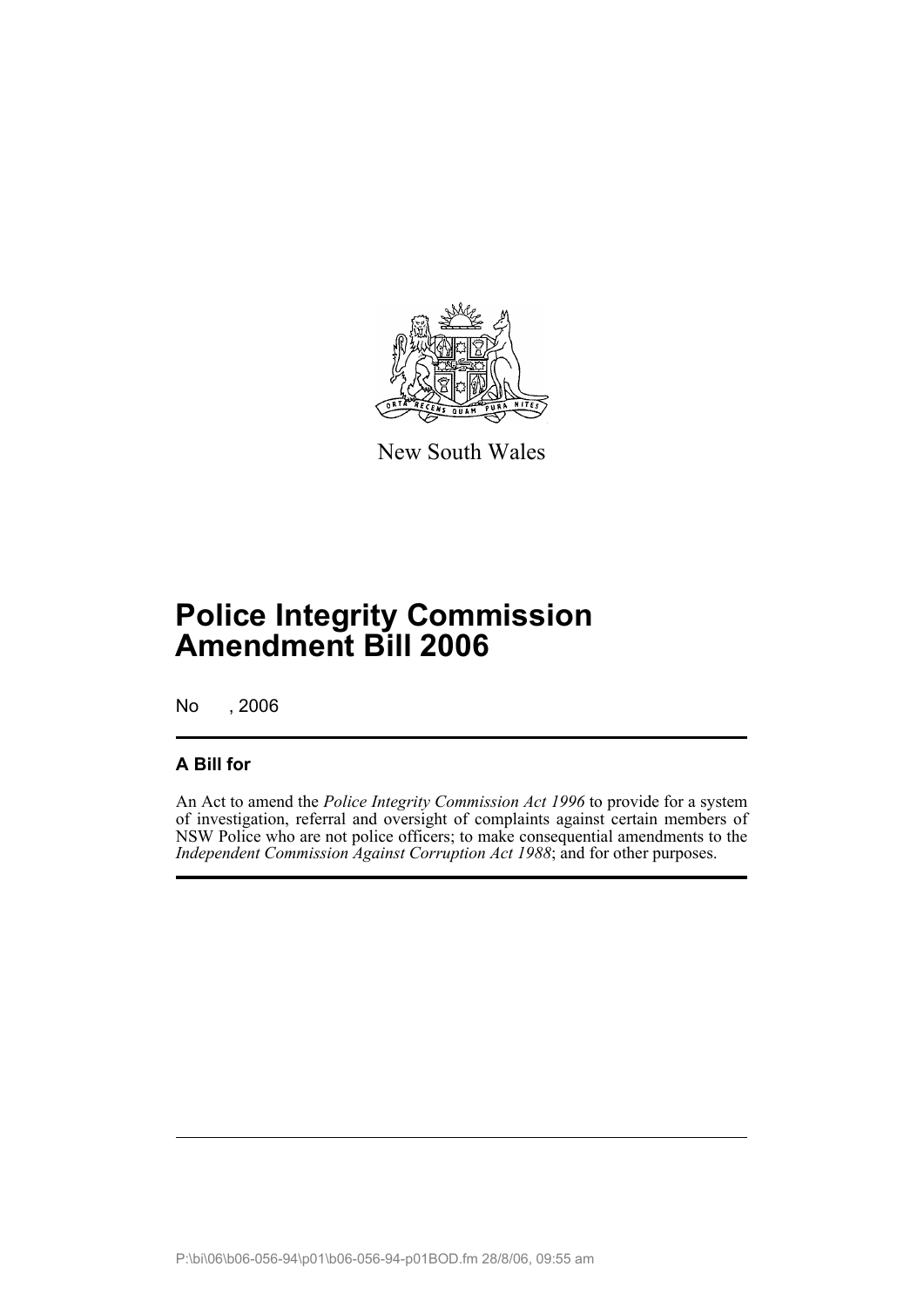<span id="page-7-4"></span><span id="page-7-3"></span><span id="page-7-2"></span><span id="page-7-1"></span><span id="page-7-0"></span>

|              |              | The Legislature of New South Wales enacts:                                                                                                                | 1                    |
|--------------|--------------|-----------------------------------------------------------------------------------------------------------------------------------------------------------|----------------------|
| 1            |              | Name of Act                                                                                                                                               | 2                    |
|              |              | This Act is the <i>Police Integrity Commission Amendment Act 2006</i> .                                                                                   | 3                    |
| $\mathbf{2}$ |              | <b>Commencement</b>                                                                                                                                       | $\overline{4}$       |
|              |              | This Act commences on a day or days to be appointed by proclamation.                                                                                      | 5                    |
| 3            |              | Amendment of Police Integrity Commission Act 1996 No 28                                                                                                   | 6                    |
|              |              | The <i>Police Integrity Commission Act 1996</i> is amended as set out in<br>Schedule 1.                                                                   | $\overline{7}$<br>8  |
| 4            | <b>No 35</b> | <b>Amendment of Independent Commission Against Corruption Act 1988</b>                                                                                    | 9<br>10 <sup>1</sup> |
|              |              | The Independent Commission Against Corruption Act 1988 is amended<br>as set out in Schedule 2.                                                            | 11<br>12             |
| 5            |              | <b>Repeal of Act</b>                                                                                                                                      | 13                   |
|              | (1)          | This Act is repealed on the day following the day on which all of the<br>provisions of this Act have commenced.                                           | 14<br>15             |
|              | (2)          | The repeal of this Act does not, because of the operation of section 30<br>of the <i>Interpretation Act 1987</i> , affect any amendment made by this Act. | 16<br>17             |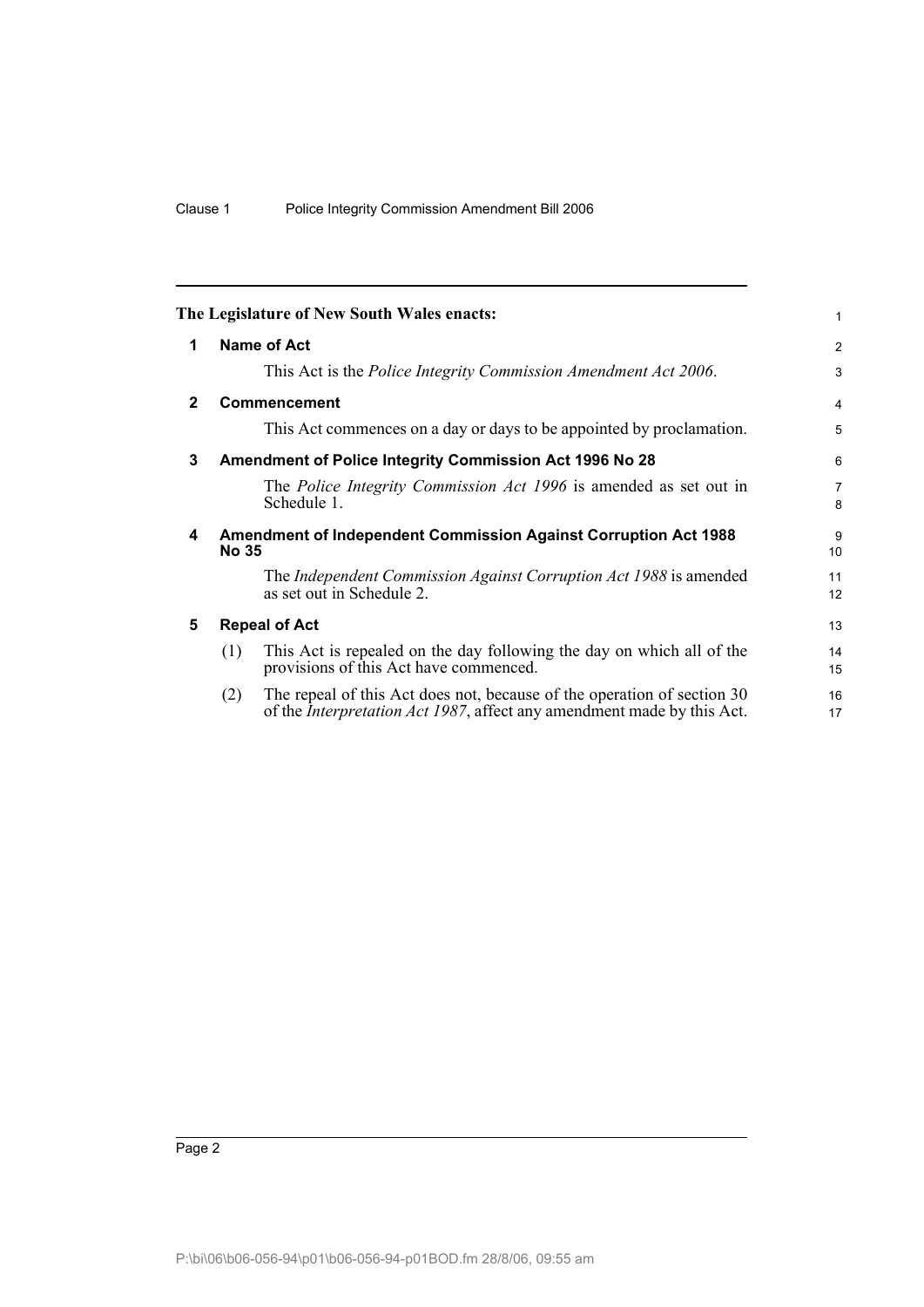Amendment of Police Integrity Commission Act 1996 Schedule 1

## <span id="page-8-0"></span>**Schedule 1 Amendment of Police Integrity Commission Act 1996**

1 2

|     |                                                  |                   | (Section 3)                                                                                                                                                                                                                                                                                                             | 3                          |  |  |
|-----|--------------------------------------------------|-------------------|-------------------------------------------------------------------------------------------------------------------------------------------------------------------------------------------------------------------------------------------------------------------------------------------------------------------------|----------------------------|--|--|
| [1] |                                                  |                   | <b>Section 4 Definitions</b>                                                                                                                                                                                                                                                                                            | 4                          |  |  |
|     | Insert in alphabetical order in section $4(1)$ : |                   |                                                                                                                                                                                                                                                                                                                         |                            |  |  |
|     |                                                  |                   | <i>administrative officer</i> means any member of NSW Police other<br>than a police officer.                                                                                                                                                                                                                            | 6<br>$\overline{7}$        |  |  |
|     |                                                  |                   | <i>administrative officer complaint</i> means a complaint made under<br>section 75A.                                                                                                                                                                                                                                    | 8<br>9                     |  |  |
|     |                                                  |                   | <i>corrupt conduct</i> of an administrative officer—see section 5A.                                                                                                                                                                                                                                                     | 10                         |  |  |
|     |                                                  |                   | <i>disciplinary proceedings</i> means proceedings for a disciplinary<br>offence.                                                                                                                                                                                                                                        | 11<br>12                   |  |  |
|     |                                                  |                   | former administrative officer means any person who is not an<br>administrative officer but who has been an administrative officer<br>any time previously (whether before or after the<br>at<br>commencement of Schedule 1 [1] to the <i>Police Integrity</i><br>Commission Amendment Act 2006).                         | 13<br>14<br>15<br>16<br>17 |  |  |
|     |                                                  |                   | former officer of the Commission means any person who is not<br>an officer of the Commission but who has been an officer of the<br>Commission at any time previously (whether before or after the<br>commencement of Schedule 1 [1] to the <i>Police Integrity</i><br>Commission Amendment Act 2006).                   | 18<br>19<br>20<br>21<br>22 |  |  |
| [2] |                                                  | <b>Section 5A</b> |                                                                                                                                                                                                                                                                                                                         | 23                         |  |  |
|     | Insert after section 5:                          |                   |                                                                                                                                                                                                                                                                                                                         |                            |  |  |
|     | <b>5A</b>                                        |                   | <b>Corrupt conduct of administrative officers</b>                                                                                                                                                                                                                                                                       | 25                         |  |  |
|     |                                                  | (1)               | <b>Definition</b>                                                                                                                                                                                                                                                                                                       | 26                         |  |  |
|     |                                                  |                   | For the purposes of this Act, <i>corrupt conduct</i> of an<br>administrative officer means any conduct of an administrative<br>officer that is corrupt conduct for the purposes of the <i>Independent</i><br>Commission Against Corruption Act 1988.                                                                    | 27<br>28<br>29<br>30       |  |  |
|     |                                                  | (2)               | Former administrative officers                                                                                                                                                                                                                                                                                          | 31                         |  |  |
|     |                                                  |                   | Conduct may be dealt with, or continue to be dealt with, under<br>this Act even though any administrative officer involved has<br>ceased to be an administrative officer. Accordingly, references in<br>this Act to an administrative officer extend, where appropriate, to<br>include a former administrative officer. | 32<br>33<br>34<br>35<br>36 |  |  |
|     |                                                  |                   |                                                                                                                                                                                                                                                                                                                         |                            |  |  |

Page 3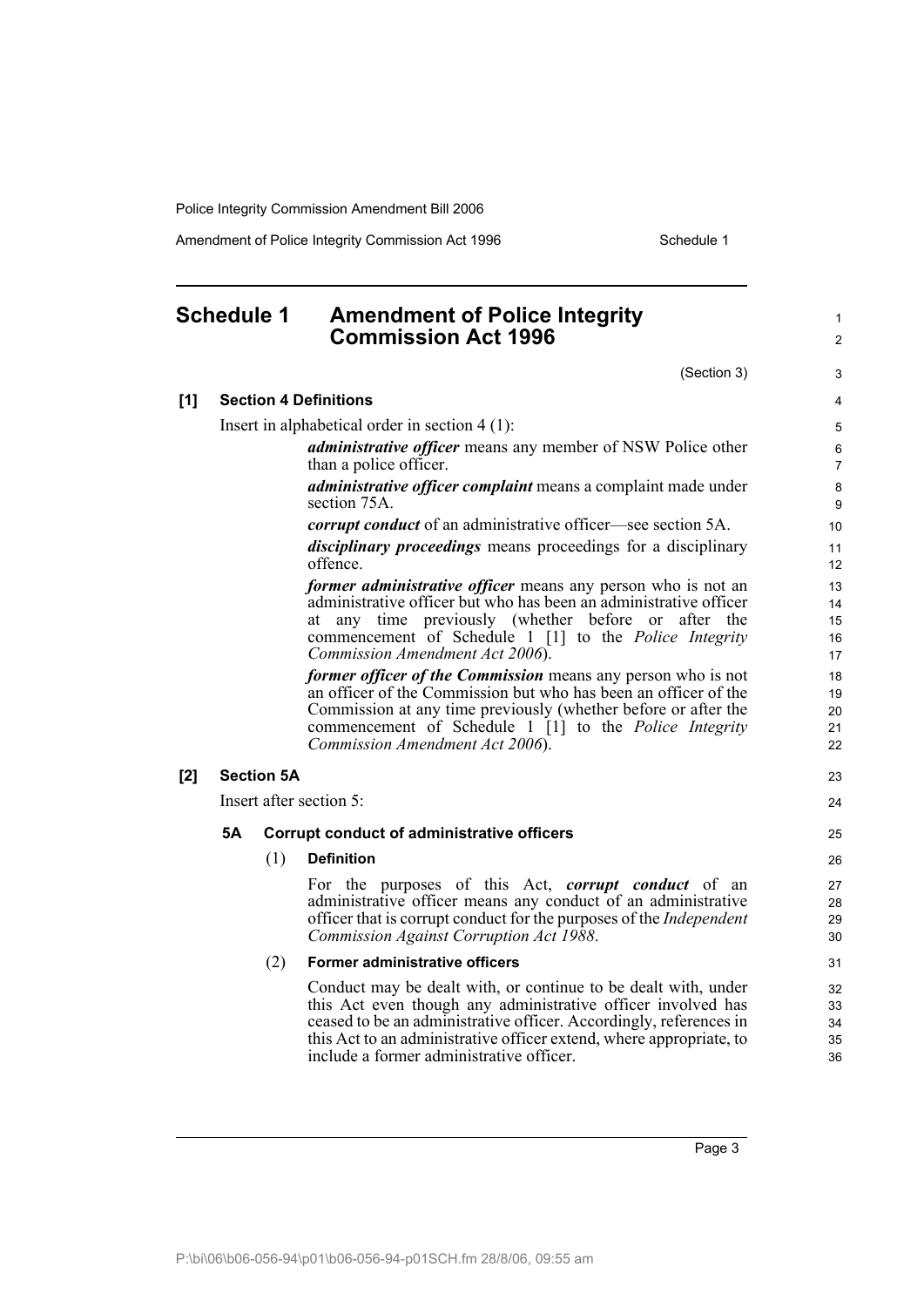Schedule 1 Amendment of Police Integrity Commission Act 1996

| $[3]$ | <b>Section 13A</b>                                                                                                  |                                                   |                                                                                                                                                                                                                                                                                                                                                                                                                                                                 |                                        |  |  |
|-------|---------------------------------------------------------------------------------------------------------------------|---------------------------------------------------|-----------------------------------------------------------------------------------------------------------------------------------------------------------------------------------------------------------------------------------------------------------------------------------------------------------------------------------------------------------------------------------------------------------------------------------------------------------------|----------------------------------------|--|--|
|       |                                                                                                                     |                                                   | Insert after section 13:                                                                                                                                                                                                                                                                                                                                                                                                                                        | 2                                      |  |  |
|       | 13A                                                                                                                 | Other functions regarding administrative officers |                                                                                                                                                                                                                                                                                                                                                                                                                                                                 |                                        |  |  |
|       |                                                                                                                     | (1)                                               | Other functions of the Commission include the following:                                                                                                                                                                                                                                                                                                                                                                                                        | $\overline{4}$                         |  |  |
|       |                                                                                                                     |                                                   | to prevent corrupt conduct of administrative officers,<br>(a)                                                                                                                                                                                                                                                                                                                                                                                                   | 5                                      |  |  |
|       |                                                                                                                     |                                                   | (b)<br>to detect or investigate, or oversee other agencies in the<br>detection or investigation of, corrupt conduct of<br>administrative officers.                                                                                                                                                                                                                                                                                                              | 6<br>$\overline{7}$<br>8               |  |  |
|       |                                                                                                                     | (2)                                               | The Commission is, as far as practicable, required to turn its<br>attention principally to serious corrupt conduct of administrative<br>officers.                                                                                                                                                                                                                                                                                                               | 9<br>10<br>11                          |  |  |
|       |                                                                                                                     | (3)                                               | The reference in this section to <i>overseeing</i> other agencies in the<br>detection or investigation of corrupt conduct of administrative<br>officers is a reference to the provision by the Commission of<br>guidance that relies on a system of guidelines prepared by it and<br>progress reports and final reports furnished to it rather than the<br>provision of detailed guidance in the planning and execution of<br>such detection and investigation. | 12<br>13<br>14<br>15<br>16<br>17<br>18 |  |  |
|       |                                                                                                                     | (4)                                               | In overseeing other agencies for the purposes of this section, the<br>Commission does not have a power of control or direction, and<br>any such oversight is to be achieved by agreement. However, it is<br>the duty of members of NSW Police to co-operate with the<br>Commission in the exercise of its oversight functions and any<br>other functions of the Commission.                                                                                     | 19<br>20<br>21<br>22<br>23<br>24       |  |  |
|       |                                                                                                                     | (5)                                               | However, nothing in subsection $(2)$ , $(3)$ or $(4)$ :                                                                                                                                                                                                                                                                                                                                                                                                         | 25                                     |  |  |
|       |                                                                                                                     |                                                   | affects the capacity of the Commission to exercise any of<br>(a)<br>the functions as referred to in subsection $(1)$ , or                                                                                                                                                                                                                                                                                                                                       | 26<br>27                               |  |  |
|       |                                                                                                                     |                                                   | (b)<br>provides a ground for any appeal or other legal or<br>administrative challenge to the exercise<br>by the<br>Commission of any of those functions.                                                                                                                                                                                                                                                                                                        | 28<br>29<br>30                         |  |  |
| [4]   |                                                                                                                     | collected                                         | Section 15 Other functions regarding evidence and information                                                                                                                                                                                                                                                                                                                                                                                                   | 31<br>32                               |  |  |
|       |                                                                                                                     | $15(1)(b)(i)$ .                                   | Insert "or administrative officer complaint" after "police complaint" in section                                                                                                                                                                                                                                                                                                                                                                                | 33<br>34                               |  |  |
| [5]   | Section 16 Provisions regarding assessments, opinions and<br>recommendations                                        |                                                   |                                                                                                                                                                                                                                                                                                                                                                                                                                                                 |                                        |  |  |
|       | Insert "or corrupt conduct of an administrative officer" after "or other<br>misconduct" in section 16 $(1)$ $(a)$ . |                                                   |                                                                                                                                                                                                                                                                                                                                                                                                                                                                 |                                        |  |  |
|       |                                                                                                                     |                                                   |                                                                                                                                                                                                                                                                                                                                                                                                                                                                 |                                        |  |  |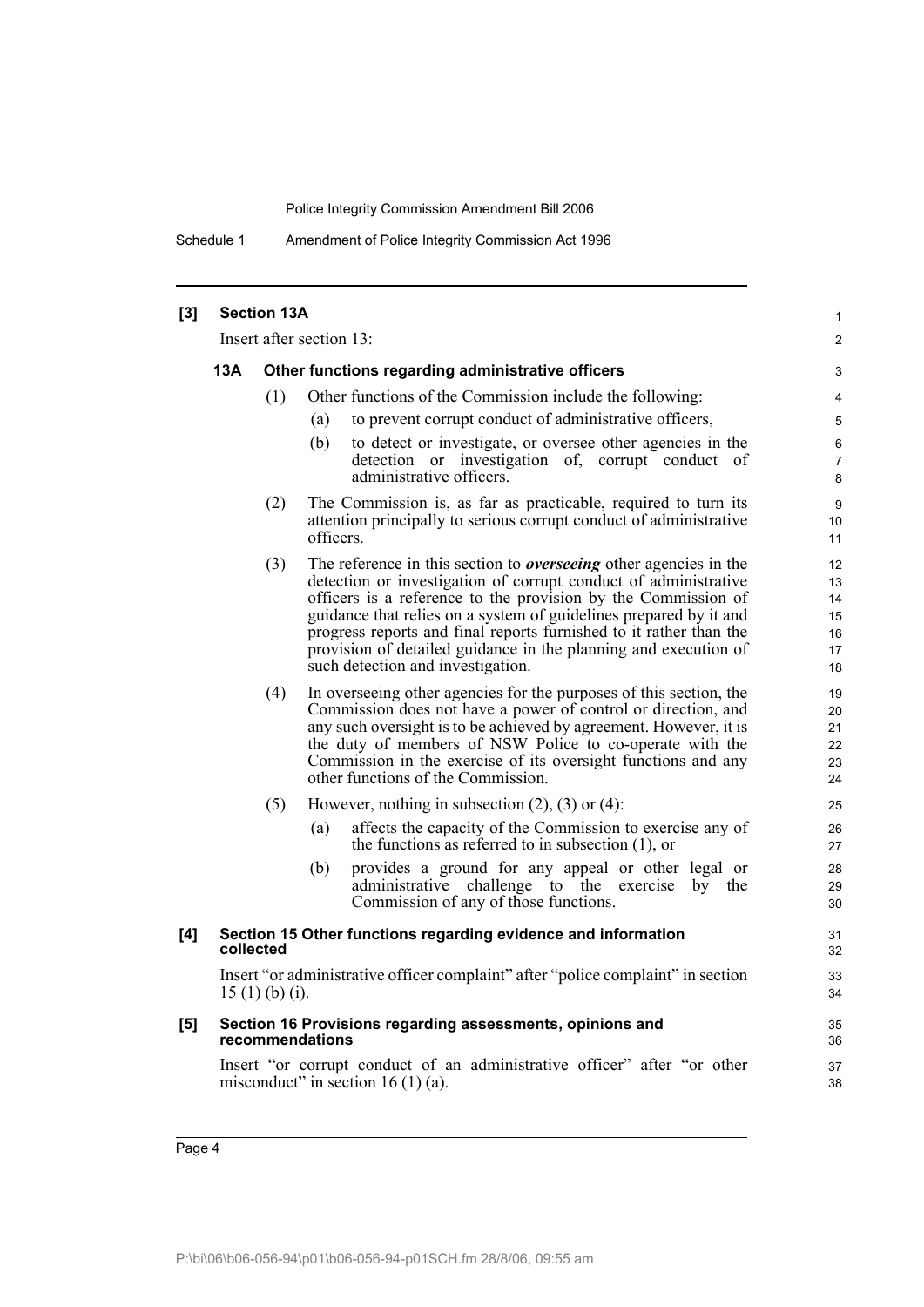| Amendment of Police Integrity Commission Act 1996 | Schedule 1 |
|---------------------------------------------------|------------|
|                                                   |            |

| [6]  | <b>Section 16 (3)</b>         |     |                                                                                                                                                                                                          | $\mathbf{1}$         |
|------|-------------------------------|-----|----------------------------------------------------------------------------------------------------------------------------------------------------------------------------------------------------------|----------------------|
|      |                               |     | Insert "or corrupt conduct of an administrative officer" after "police<br>misconduct" wherever occurring.                                                                                                | $\overline{2}$<br>3  |
| [7]  |                               |     | Section 23 Investigations generally                                                                                                                                                                      | 4                    |
|      |                               |     | Omit section 23 (1). Insert instead:                                                                                                                                                                     | 5                    |
|      | (1)                           |     | The Commission may conduct an investigation:                                                                                                                                                             | 6                    |
|      |                               | (a) | on its own initiative, or                                                                                                                                                                                | $\overline{7}$       |
|      |                               | (b) | on a police complaint made or referred to it or on a police<br>complaint of which it becomes aware, or                                                                                                   | 8<br>9               |
|      |                               | (c) | on an administrative officer complaint made to it, or                                                                                                                                                    | 10                   |
|      |                               | (d) | on a report made to it.                                                                                                                                                                                  | 11                   |
| [8]  | <b>Section 23 (2)</b>         |     |                                                                                                                                                                                                          | 12                   |
|      |                               |     | Insert ", administrative officer" after "police officer".                                                                                                                                                | 13                   |
| [9]  | <b>Section 23 (2)</b>         |     |                                                                                                                                                                                                          | 14                   |
|      | misconduct".                  |     | Insert "or corrupt conduct of an administrative officer" after "police                                                                                                                                   | 15<br>16             |
| [10] | Section 23 (3) (c)            |     |                                                                                                                                                                                                          | 17                   |
|      |                               |     | Insert "or administrative officer complaint" after "police complaint".                                                                                                                                   | 18                   |
| [11] | <b>Section 30 Injunctions</b> |     |                                                                                                                                                                                                          | 19                   |
|      |                               |     | Insert at the end of section $30(2)(b)$ :                                                                                                                                                                | 20                   |
|      |                               |     | , or                                                                                                                                                                                                     | 21                   |
|      |                               | (c) | it is necessary to restrain the conduct in order to prevent<br>irreparable harm being done because of serious corrupt<br>conduct, or suspected serious corrupt conduct, by an<br>administrative officer. | 22<br>23<br>24<br>25 |
|      |                               |     |                                                                                                                                                                                                          |                      |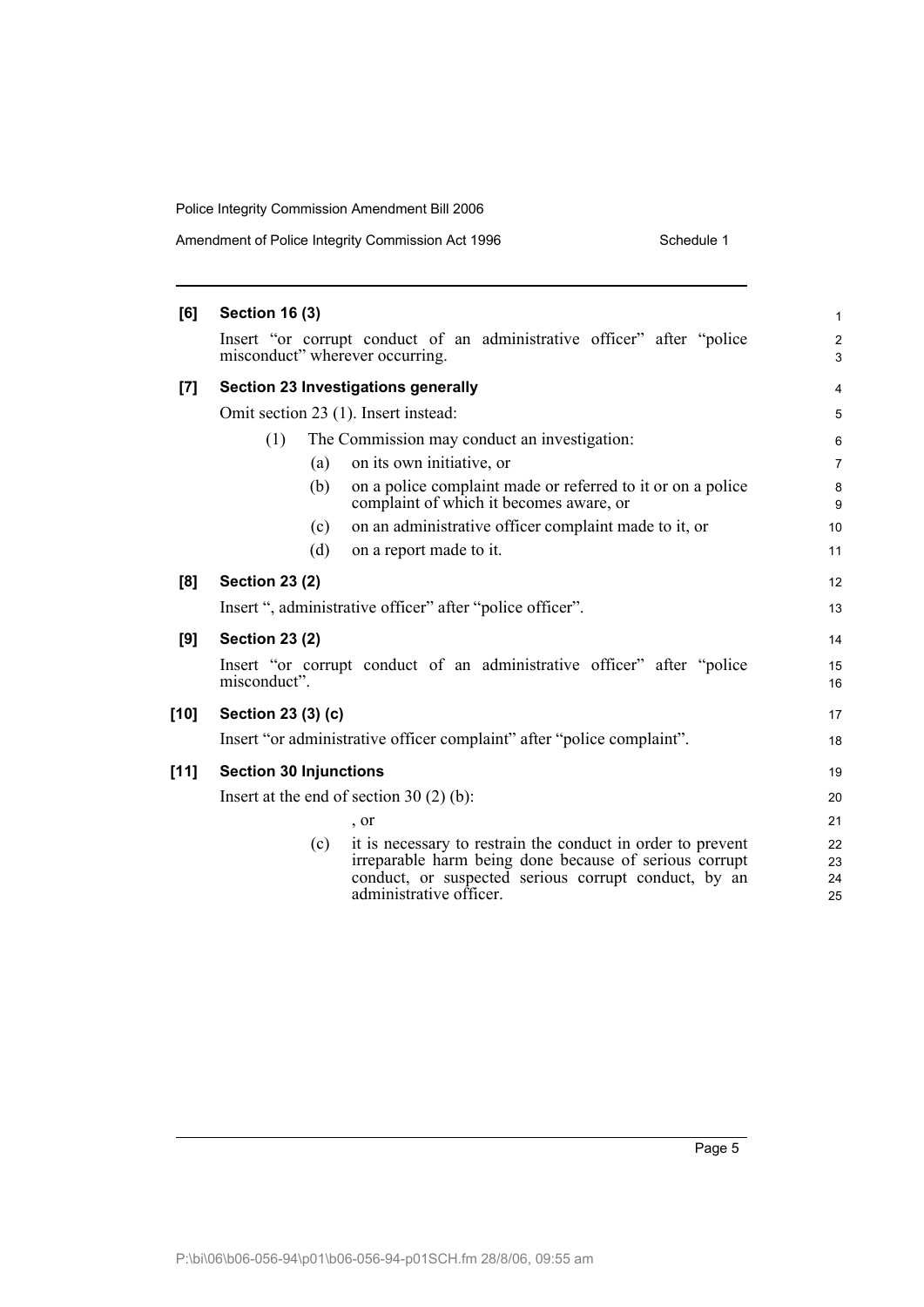Schedule 1 Amendment of Police Integrity Commission Act 1996

| $[12]$ | Part 4A<br>Insert after Part 4: |     |                                                                                                                                                                                                                                                                                                                                                  |                            |  |
|--------|---------------------------------|-----|--------------------------------------------------------------------------------------------------------------------------------------------------------------------------------------------------------------------------------------------------------------------------------------------------------------------------------------------------|----------------------------|--|
|        |                                 |     | Part 4A Complaints against administrative officers                                                                                                                                                                                                                                                                                               | 3                          |  |
|        | 75A                             |     | Complaints about possible corrupt conduct of administrative<br>officers (cf ICAC Act s 10)                                                                                                                                                                                                                                                       | 4                          |  |
|        |                                 | (1) | Any person may make a complaint to the Commission about a<br>matter that concerns or may concern corrupt conduct of an<br>administrative officer.                                                                                                                                                                                                | 5<br>6<br>$\overline{7}$   |  |
|        |                                 | (2) | The Commission may investigate any such complaint or decide<br>that the complaint need not be investigated.                                                                                                                                                                                                                                      | 8<br>9                     |  |
|        |                                 | (3) | The Commission may discontinue an investigation of any such<br>complaint.                                                                                                                                                                                                                                                                        | 10<br>11                   |  |
|        | 75B                             |     | Duty to notify Commission of possible corrupt conduct of<br>administrative officers (cf ICAC Act s 11)                                                                                                                                                                                                                                           | 12                         |  |
|        |                                 | (1) | This section applies to the following officers:                                                                                                                                                                                                                                                                                                  | 13                         |  |
|        |                                 |     | the Ombudsman,<br>(a)                                                                                                                                                                                                                                                                                                                            | 14                         |  |
|        |                                 |     | the Commissioner of Police,<br>(b)                                                                                                                                                                                                                                                                                                               | 15                         |  |
|        |                                 |     | the principal officer of a public authority,<br>(c)                                                                                                                                                                                                                                                                                              | 16                         |  |
|        |                                 |     | (d)<br>an officer who constitutes a public authority.                                                                                                                                                                                                                                                                                            | 17                         |  |
|        |                                 | (2) | An officer to whom this section applies is under a duty to report<br>to the Commission any matter that the officer suspects on<br>reasonable grounds concerns or may concern corrupt conduct of<br>an administrative officer.                                                                                                                    | 18<br>19<br>20<br>21       |  |
|        |                                 | (3) | The Commission may issue guidelines as to what matters need or<br>need not be reported.                                                                                                                                                                                                                                                          | 22<br>23                   |  |
|        |                                 | (4) | This section has effect despite any duty of secrecy or other<br>restriction on disclosure.                                                                                                                                                                                                                                                       | 24<br>25                   |  |
|        |                                 | (5) | The regulations may prescribe who is the principal officer of a<br>public authority, but in the absence of regulations applying in<br>relation to a particular public authority, the principal officer is the<br>person who is the head of the authority, its most senior officer or<br>the person normally entitled to preside at its meetings. | 26<br>27<br>28<br>29<br>30 |  |
|        |                                 | (6) | In this section, <i>public authority</i> has the same meaning as it has in<br>the Independent Commission Against Corruption Act 1988.                                                                                                                                                                                                            | 31<br>32                   |  |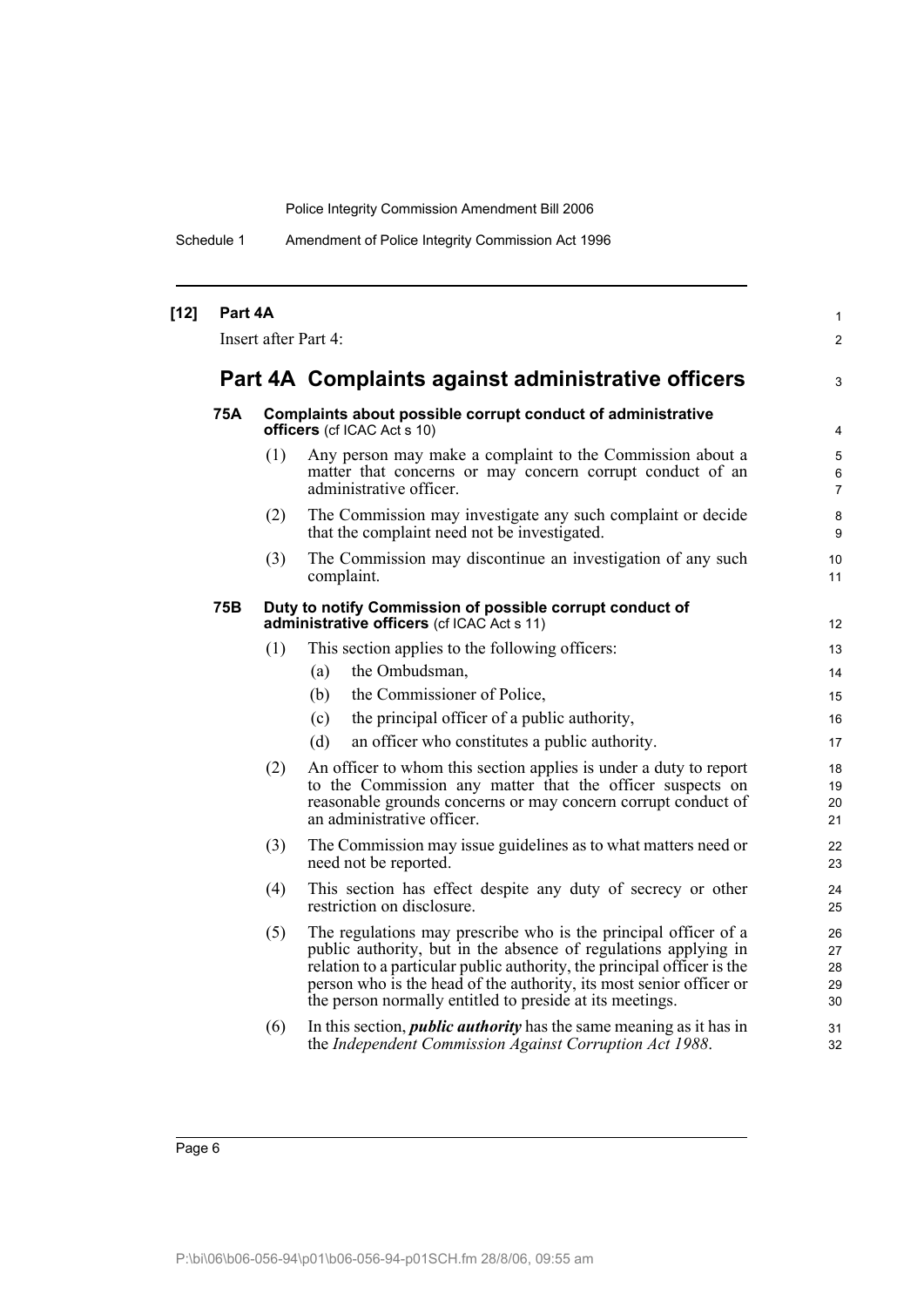### Amendment of Police Integrity Commission Act 1996 Schedule 1

| $[13]$ | <b>Section 93A</b>                              |             |                     |                                                                                                                                                                                                                                                                          |                               |  |
|--------|-------------------------------------------------|-------------|---------------------|--------------------------------------------------------------------------------------------------------------------------------------------------------------------------------------------------------------------------------------------------------------------------|-------------------------------|--|
|        | Insert after section 93:                        |             |                     |                                                                                                                                                                                                                                                                          |                               |  |
|        | 93A<br><b>Former officers of the Commission</b> |             |                     |                                                                                                                                                                                                                                                                          |                               |  |
|        |                                                 | (1)         |                     | For the avoidance of doubt, conduct may be dealt with, or<br>continue to be dealt with, under this Act even though any officer<br>of the Commission involved has ceased to be an officer of the<br>Commission.                                                           | 4<br>5<br>6<br>$\overline{7}$ |  |
|        |                                                 | (2)         |                     | Accordingly, references in this Act to an officer of the<br>Commission extend, where appropriate, to include a former<br>officer of the Commission.                                                                                                                      | 8<br>9<br>10                  |  |
|        |                                                 | (3)         |                     | Without limiting subsection (2), appropriate references to which<br>that subsection applies include references in provisions of this<br>Act that concern:                                                                                                                | 11<br>12<br>13                |  |
|        |                                                 |             | (a)                 | complaints about, or investigating or otherwise dealing<br>with, the conduct of an officer of the Commission, or                                                                                                                                                         | 14<br>15                      |  |
|        |                                                 |             | (b)                 | obtaining information, documents or other things from, or<br>requiring answers or evidence to be given or produced by,<br>an officer of the Commission (whether in connection with<br>the officer's own conduct or the conduct of another officer<br>of the Commission). | 16<br>17<br>18<br>19<br>20    |  |
| $[14]$ |                                                 |             | officers involved   | Section 129 Functions of ICAC where police officers or administrative                                                                                                                                                                                                    | 21<br>22                      |  |
|        |                                                 |             |                     | Insert "or administrative officers" after "police officers" wherever occurring.                                                                                                                                                                                          | 23                            |  |
| $[15]$ |                                                 |             |                     | Section 130 Functions of PIC where other public officials involved                                                                                                                                                                                                       | 24                            |  |
|        |                                                 |             |                     | Insert "or administrative officers" after "police officers" wherever occurring.                                                                                                                                                                                          | 25                            |  |
| $[16]$ |                                                 |             |                     | Section 131 Arrangements between PIC and ICAC                                                                                                                                                                                                                            | 26                            |  |
|        |                                                 |             |                     | Insert "or corrupt conduct of an administrative officer" after "police<br>misconduct" in section 131 $(1)(a)$ .                                                                                                                                                          | 27<br>28                      |  |
| $[17]$ |                                                 |             | Section 131 (1) (b) |                                                                                                                                                                                                                                                                          | 29                            |  |
|        |                                                 |             |                     | Insert "(other than by a police officer or administrative officer)" after<br>"Independent Commission Against Corruption Act 1988".                                                                                                                                       | 30<br>31                      |  |
| $[18]$ |                                                 |             | Section 131 (1) (c) |                                                                                                                                                                                                                                                                          | 32                            |  |
|        |                                                 | officials". |                     | Insert "or both administrative officers and other public officials" after "public                                                                                                                                                                                        | 33<br>34                      |  |
|        |                                                 |             |                     |                                                                                                                                                                                                                                                                          |                               |  |

Page 7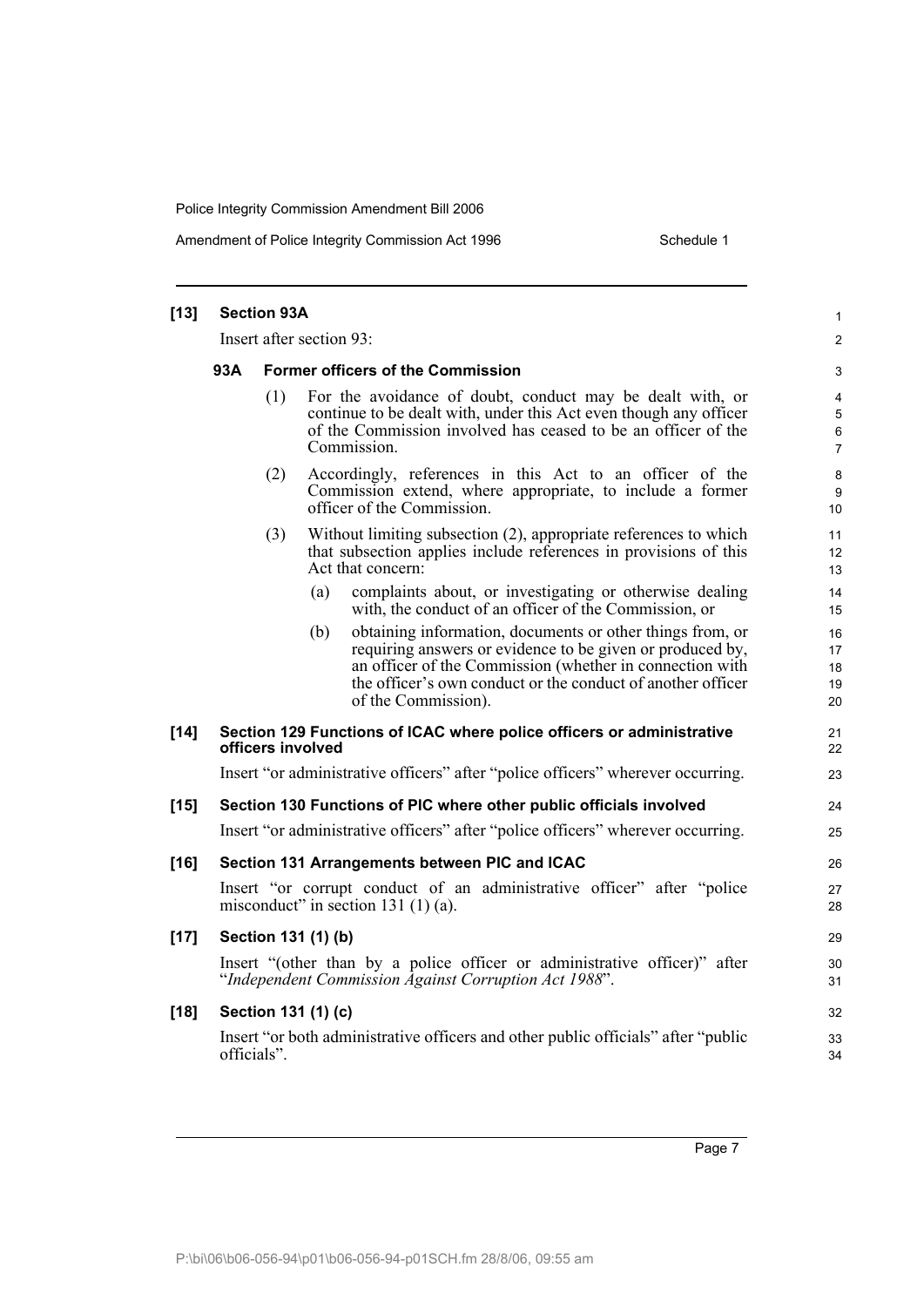Schedule 1 Amendment of Police Integrity Commission Act 1996

| $[19]$ | Section 131 (1) (d) |                                                                                                                                                                         | $\mathbf{1}$        |  |  |
|--------|---------------------|-------------------------------------------------------------------------------------------------------------------------------------------------------------------------|---------------------|--|--|
|        | officials".         | Insert "or both administrative officers and other public officials" after "public                                                                                       | $\overline{c}$<br>3 |  |  |
| $[20]$ |                     | Section 132 Other roles of ICAC not affected                                                                                                                            | $\overline{4}$      |  |  |
|        |                     | Omit "13 (1) (d)–(k)". Insert instead "13 (1) (e), (i), (j) and (k)".                                                                                                   | 5                   |  |  |
| $[21]$ |                     | Section 135 Complaints by public officials                                                                                                                              | 6                   |  |  |
|        |                     | Insert "or administrative officer" after "police officer" in section 135 (1).                                                                                           | $\overline{7}$      |  |  |
| $[22]$ |                     | <b>Section 141 Proceedings for offences</b>                                                                                                                             | 8                   |  |  |
|        |                     | Omit section 141 (4). Insert instead:                                                                                                                                   | 9                   |  |  |
|        | (4)                 | Proceedings for an alleged offence under any of the following<br>provisions of this Act may be commenced within 3 years after the<br>commission of the alleged offence: | 10<br>11<br>12      |  |  |
|        |                     | section 25,<br>(a)                                                                                                                                                      | 13                  |  |  |
|        |                     | (b)<br>sections 52, 53, 54 and 56,                                                                                                                                      | 14                  |  |  |
|        |                     | section $104$ (c),<br>(c)                                                                                                                                               | 15                  |  |  |
|        |                     | section 106.<br>(d)                                                                                                                                                     | 16                  |  |  |
| $[23]$ |                     | Schedule 3 Savings, transitional and other provisions                                                                                                                   | 17                  |  |  |
|        |                     | Insert at the end of clause $1(1)$ :                                                                                                                                    | 18                  |  |  |
|        |                     | Police Integrity Commission Amendment Act 2006                                                                                                                          | 19                  |  |  |
| $[24]$ | <b>Schedule 3</b>   |                                                                                                                                                                         | 20                  |  |  |
|        |                     | Insert at the end of the Schedule (with appropriate Part and clause numbering):                                                                                         | 21                  |  |  |
|        | <b>Part</b>         | Provisions consequent on enactment of<br><b>Police Integrity Commission Amendment</b><br><b>Act 2006</b>                                                                | 22<br>23<br>24      |  |  |
|        | <b>Definition</b>   |                                                                                                                                                                         |                     |  |  |
|        |                     |                                                                                                                                                                         | 25                  |  |  |
|        |                     | In this Part:<br><b>amending</b> Act means the Police Integrity Commission                                                                                              | 26<br>27            |  |  |
|        |                     | Amendment Act 2006.                                                                                                                                                     | 28                  |  |  |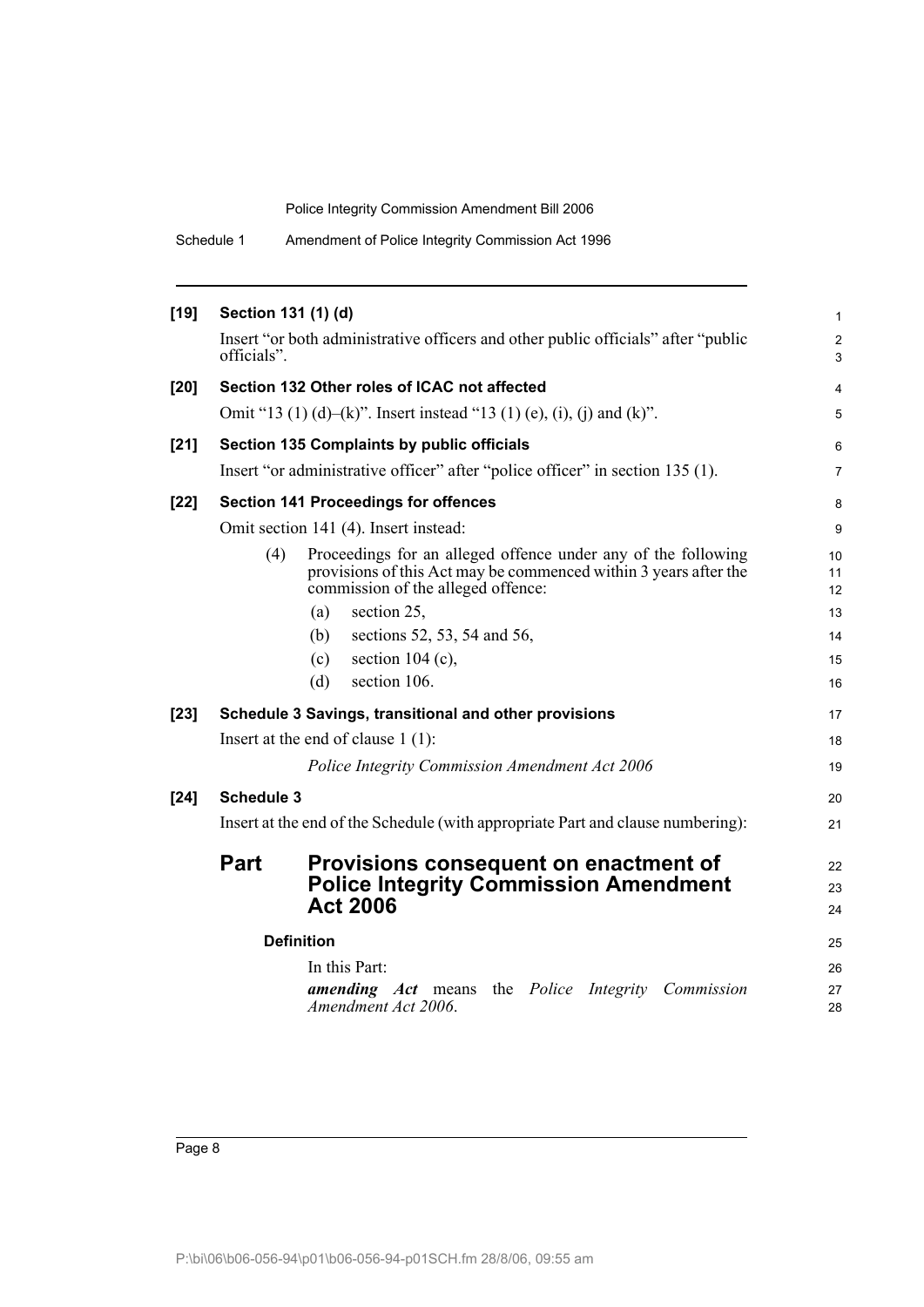Amendment of Police Integrity Commission Act 1996 Schedule 1

### **Application of amendments to previous conduct of administrative officers**

- (1) Except as provided by subclause (2), the amendments made to this Act by the amending Act concerning the detection and investigation of corrupt conduct of administrative officers or former administrative officers extend to conduct that occurred (or is alleged to have occurred) before the relevant commencement day.
- (2) This Act (as in force immediately before the relevant commencement day) continues to apply to the investigation of a complaint about the conduct of an administrative officer that was made before that day.
- (3) In this clause, *relevant commencement day* means the day on which Schedule 1 [3] to the amending Act commences.

### **Application of amendment to section 141**

- (1) The amendment made to section 141 (4) by Schedule 1 [22] to the amending Act applies to offences committed (or alleged to have been committed) on or after the commencement of that amendment.
- (2) Section 141 (4), as in force immediately before the commencement of Schedule 1 [22] to the amending Act, continues to apply to offences committed (or alleged to have been committed) before that commencement.